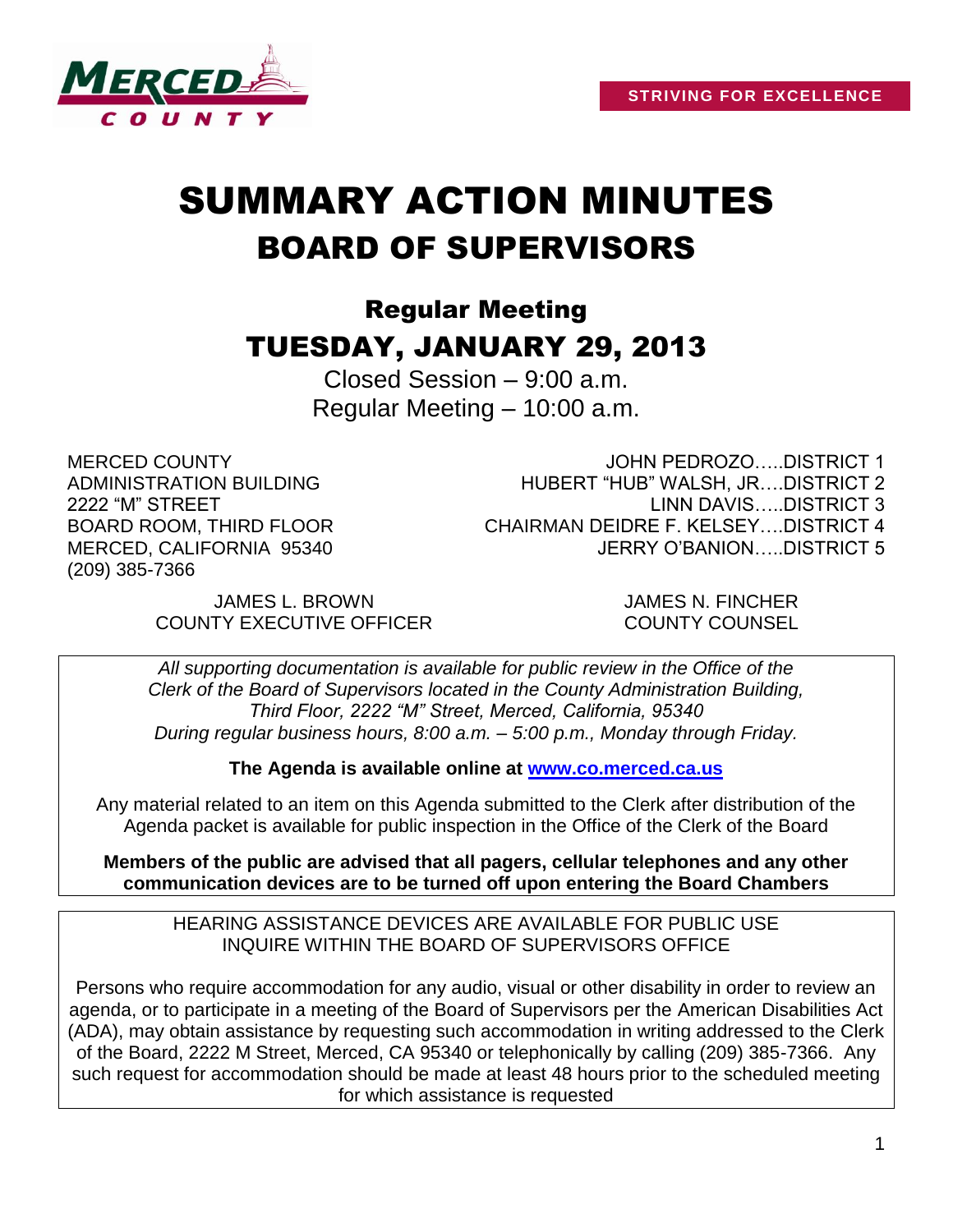The Agenda is divided into three sections:

**CONSENT CALENDAR** – These matters include routine financial and administrative action and usually are approved by a single vote.

**SCHEDULED ITEMS** – These items are noticed hearings, work sessions and public hearings.

**REGULAR CALENDAR** – These items include significant policy and administration actions. Immediately after approval of the CONSENT CALENDAR, if the time of the hearing of SCHEDULED ITEMS has not arrived, the REGULAR CALENDAR will be considered.

## SCHEDULED ITEMS

### 9:00 A. M. **THE PUBLIC IS INVITED TO SPEAK ON ANY ITEM ON THE AGENDA-TESTIMONY IS LIMITED TO THREE MINUTES PER PERSON**

**CLOSED SESSION - CONFERENCE WITH LEGAL COUNSEL - EXISTING LITIGATION:** It is the intention of the Board to meet in Closed Session concerning Existing Litigation pursuant to Government Code Section 54956.9(d)(1): (1) Los Banos Designated Local Authority v. California Director of Finance (Real Parties in Interest: County of Merced), Sacramento County Superior Court case no. 34-2012-80001352; and (2) Merced Designated Local Authority v. California Director of Finance (Real Parties in Interest: County of Merced), Sacramento County Superior Court case no. 34-2012-80001351.

**CLOSED SESSION: CONFERENCE WITH LEGAL COUNSEL - SIGNIFICANT EXPOSURE TO LITIGATION:** It is the intention of the Board to meet in Closed Session concerning significant exposure to litigation pursuant to Government Code Section 54956.9(d)(2): One Case.

#### **THE BOARD RECESSED AT 9:00 A.M. AND RECONVENED AT 10:00 A.M. WITH ALL MEMBERS PRESENT AND THE CHAIRMAN ADVISED THERE WERE NO REPORTABLE ITEMS**

#### **GOVERNMENT CODE SECTION 54950 COMPLIANCE (LATE AGENDA ITEMS)**

10:00 A. M. **PLEDGE OF ALLEGIANCE**

**PUBLIC OPPORTUNITY TO SPEAK ON ANY MATTER OF PUBLIC INTEREST WITHIN THE BOARD'S JURISDICTION INCLUDING ITEMS ON THE BOARD'S AGENDA, EXCEPT FOR THOSE ITEMS SPECIFICALLY SCHEDULED AS PUBLIC HEARINGS** (Testimony limited to three minutes per person)

**APPROVAL OF CONSENT AGENDA CALENDAR** (Items #1 - 15)

#### **PLANNING - PUBLIC HEARING - PROPOSED ORDINANCE**

To consider proposed Zone Change No. ZC12-002 to change the zoning of 0.25 acres from R-1 (Single Family Residential) to R-3 (Multiple Family Residential) located 100 feet east of the Hinton Avenue and Shell Street intersection in the Delhi SUDP; project site is designated Mixed Use in the Delhi Community Plan and zoned R-1.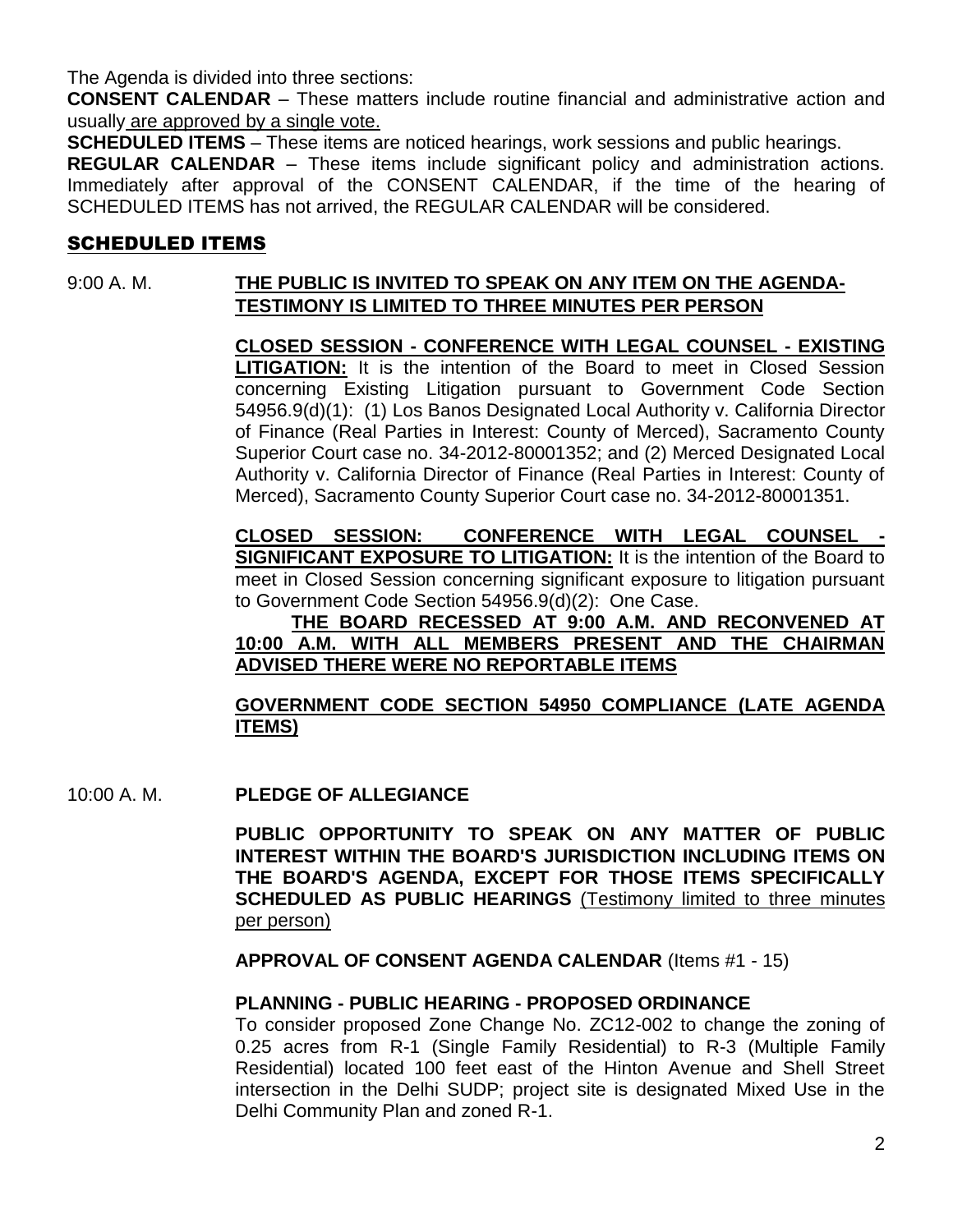**RECOMMENDATION**: Determine that Zone Change No. ZC12-002 is exempt from CEQA review under Section 15183, Projects Consistent with a Community Plan or Zoning, of the CEQA Guidelines and that the project does not require additional environmental review based on the CEQA findings in the Staff Report; approve Zone Change No. ZC12-002, and adopt Related Zone Change Ordinance based on the seven project findings and condition of approval.

## *REVIEW BOARD ORDER – SEE PAGE 9 AND 10*

#### **PUBLIC WORKS - PUBLIC HEARING - CONTINUED FROM JANUARY 15, 2013**

To consider proposed Resolution on General Vacation of a portion of Bonner Road located in the Planada area and accept public comments.

**RECOMMENDATION**: Adopt Resolution for the General Vacation of a portion of Bonner Road.

#### *REVIEW BOARD ORDER – SEE PAGE 10*

#### **REPORTS/BOARD DIRECTION**

County Executive Officer, County Counsel, Board of Supervisors Members

## CONSENT CALENDAR (Items # 1 - 15) **APPROVED AS RECOMMENDED AYES: ALL**

#### Planning

- 1. Approve and authorize Chairman to sign Amendment Contract No. 2012068 with Tony Meirinho for the consultant, Environmental Planning Partners, Inc., to complete Tasks 7, 8, and 9 as part of the Environmental Impact Report for the Meirinho Dairy Expansion project (CUP11-012).
- 2. Approve and authorize Chairman to sign Amendment Contract No. 2012069 with Environmental Planning Partners, Inc., to complete Tasks 7, 8, and 9 as part of the Environmental Impact Report for the Meirinho Dairy Expansion project (CUP11-012); and approve related budget transfer. (4/5 Vote Required)

#### Commerce, Aviation, and Economic Development

3. Approve and authorize Chairman to sign Amendment Contract No. 2008029 with Hunt's Water Services for community water system management and maintenance of the Castle Community Water System.

#### Health

4. Approve budget transfer in the amount of \$64,000 to increase revenues and expenses for the Children's Health Insurance program. (4/5 Vote Required).

#### Probation

5. Approve budget transfer in the amount of \$20,000 to purchase a copier for the AB 109 building and for miscellaneous expenses incurred by the AB 109 move.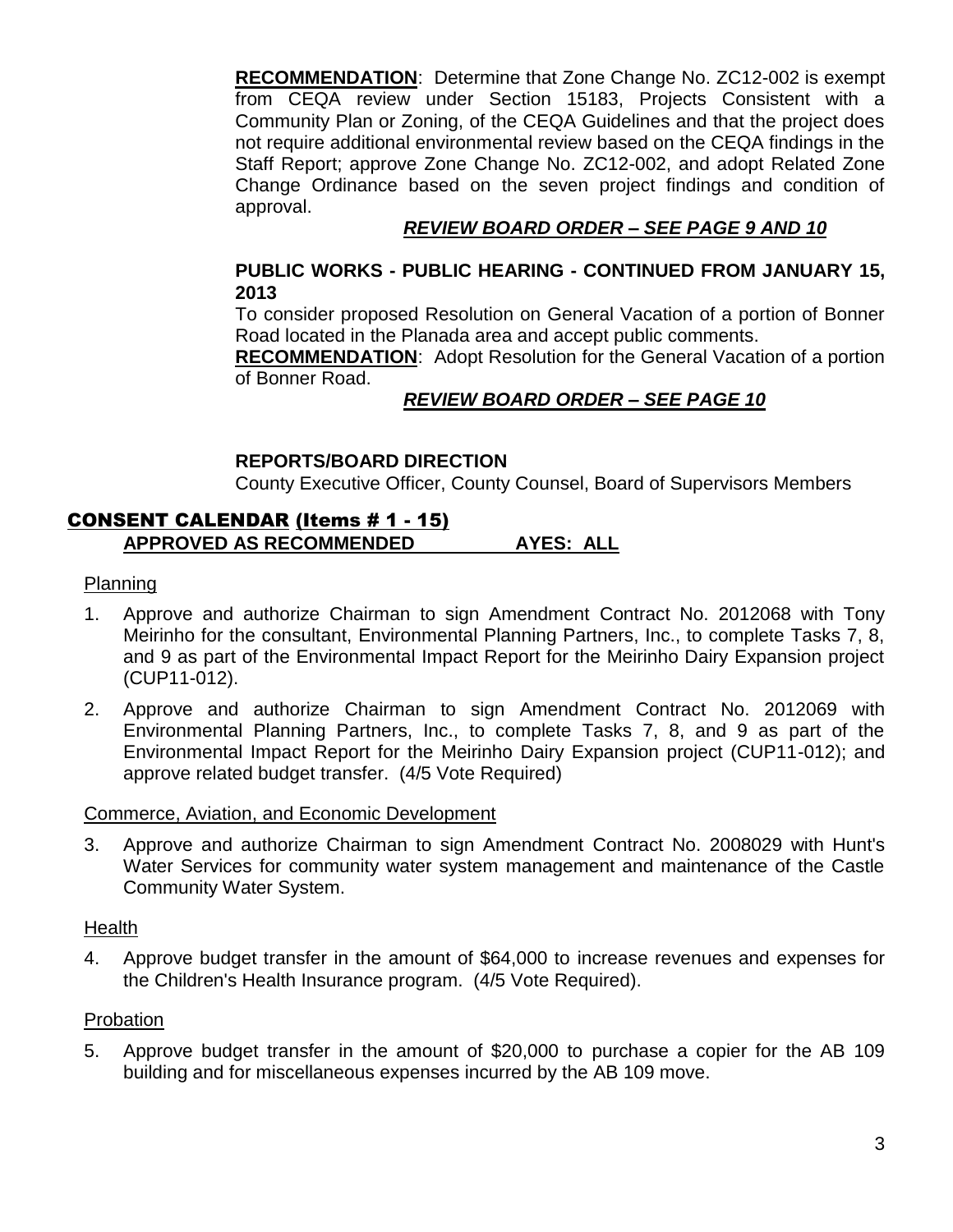- 6. Approve budget transfer in the amount of \$5,000 for the purchase of a replacement scanning component for the livescan fingerprint system.
- 7. PULLED

#### **Executive Office**

- 8. Act on Claim for Damages received from John Pinheiro and Ronald Killman as recommended by Risk Management and County Counsel.
- 9. Approve travel request received from Public Health and Human Services Agency as recommended by Executive Office.

#### **Board Recognition**

- 10. Authorize Certificates of Recognition to recipients of 2012 Merced County Association of Realtors Awards as follows: Terri Miller, President; Andy Krotik, Realtor of the Year Award; Gary Eno, Affiliate of the Year Award; Ed Walters, Jesse Fees Memorial Award; Vicki Bandoni, Bill Del Nero Lifetime Achievement Award; Tina DeLeon, President's Award; Allen Sietsema, President's Award; Mike Salvadori, Lifetime Achievement Award; Nelson Vega, Flanadori Award; Vicki Bandoni, Director; and David Lueck, Director.
- 11. Authorize Certificate of Recognition to Lynn Schultz for service as Gustine City Councilman.
- 12. Authorize Certificates of Recognition for dedicated service to the Los Banos Golden Agers Club as follows: 2012 Outgoing Officers: Joe Cox, Past President; Kent Sandhagen, President; Fernando Artalejo, Vice President; Willie Walker, Treasurer; Mary Lou Artalejo, Secretary; and Directors Beverly Sousa, Ceci Cardoza, Linda Galindez, Danny Galindez, and Geri Alves; and Mary Anderson, Publicity.
- 13. Authorize plaque in recognition of Helen Boffa Marciochi's dedicated service to the Merced County Superior Courts.
- 14. Authorize Certificate of Recognition to Ronn Dominici in celebration of retirement from Madera County Board of Supervisors.
- 15. Authorize Certificate of Recognition to the Honorable Dennis Cardoza for outstanding leadership, service, and commitment to the people of Merced.

## REGULAR CALENDAR

## BOARD ACTION

#### PUBLIC WORKS

16. Contract with California Department of Transportation (CalTrans) for construction of the Atwater-Merced Expressway (AME) Project; authorize the Director of Public Works to execute the Funding Summary and to execute the Closure Statement upon completion of the project; and adopt Resolution.

#### **AUTHORIZED CONTRACT NO. 2013012 AND ADOPTED RESOLUTION NO. 2013-14 AS RECOMMENDED AYES: ALL**

17. Contract with Merced County Community Action Agency for the use of the Stevinson Veterans Building. (4/5 Vote Required)

## **AUTHORIZED CONTRACT NO. 2013013 AS RECOMMENDED AYES: ALL**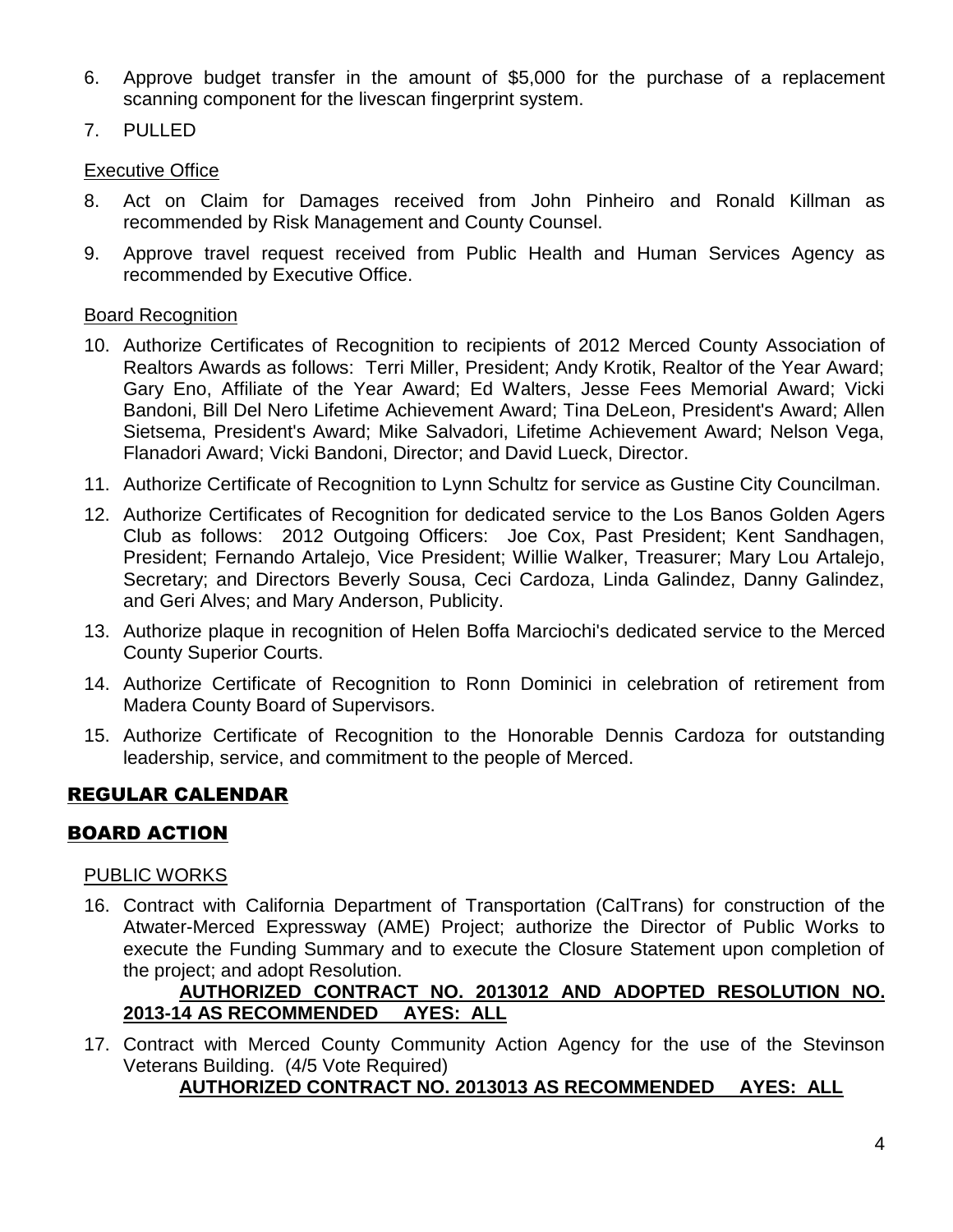18. Authorize the Department of Public Works to circulate Requests for Qualifications to qualified consultants for construction management services for the Atwater-Merced Expressway project and Federally Funded bridge replacement projects; and authorize the Department of Public Works to review and rank proposals as well as negotiate a preliminary contract to be submitted to the Board of Supervisors for consideration.

## **AUTHORIZED CONTRACT NO. 2013014 AS RECOMMENDED AYES: ALL**

19. Contract with Joseph B. Amarant and Helen J. Amarant for purchase of real property for acquisition of right-of-way for the Atwater-Merced Expressway Project; adopt Resolution accepting a Grant Deed for right-of-way from Joseph B. Amarant and Helen J. Amarant (APN 005-120-004) needed for construction of the Atwater-Merced Expressway Project; Adopt Resolution accepting a Grant Deed for right-of-way from Joe B. Amarant (APN 005- 120-005) needed for construction of the Atwater-Merced Expressway Project; and approve payment to Fidelity National Title Company for the agreed value of the property plus escrow and any other transaction fees.

## **AUTHORIZED CONTRACT NO. 2013015 AND ADOPTED RESOLUTION NOS. 2013-15 (JOE & HELEN AMARANT) AND 2013-16 (JOE AMARANT) AS RECOMMENDED AYES: ALL**

20. Contract with Noah and Lorna Williams for acquisition of right-of-way for the Atwater-Merced Expressway Project; adopt Resolution accepting a Grant Deed for right-of-way from Noah and Lorna Williams (APN 005-120-041) needed for construction of the Atwater-Merced Expressway Project; and approve payment to Fidelity National Title Company for the agreed value of the property plus escrow and any other transaction fees.

### **AUTHORIZED CONTRACT NO. 2013016 AND ADOPTED RESOLUTION NO. 2013-17 AS RECOMMENDED AYES: ALL**

21. Contract with George W. Souza for acquisition of right-of-way for the Atwater-Merced Expressway Project; adopt Resolution accepting a Grant Deed for right-of-way from George W. Souza (APN 005-190-015) needed for construction of the Atwater-Merced Expressway Project; and approve payment to Fidelity National Title Company for the agreed value of the property plus escrow and any other transaction fees.

#### **AUTHORIZED CONTRACT NO. 2013017 AND ADOPTED RESOLUTION NO. 2013-18 AS RECOMMENDED AYES: ALL**

22. Approve the plans and specifications for the Gurr Road Overlay Project and direct the Department of Public Works to return to the Board of Supervisors with an Informational Item disclosing all actions taken on the project at a subsequent Board Meeting.

## **AUTHORIZED CONTRACT NO. 2013018 AS RECOMMENDED AYES: ALL**

23. Approve the Plans and Specifications for the River Road and Vinewood Avenue Overlay Project and direct the Department of Public Works to return to the Board of Supervisors with an Information Item disclosing all actions taken on the project at a subsequent Board Meeting.

## **AUTHORIZED CONTRACT NO. 2013019 AS RECOMMENDED AYES: ALL**

24. Approve the Plans and Specifications for the Atwater-Merced Expressway Project; Direct the Department of Public Works to return to the Board of Supervisors with an Information Item disclosing all actions taken on the project at a subsequent Board Meeting; and approve the related budget transfer. (4/5 Vote Required)

## **AUTHORIZED CONTRACT NO. 2013020 AS RECOMMENDED AYES: ALL**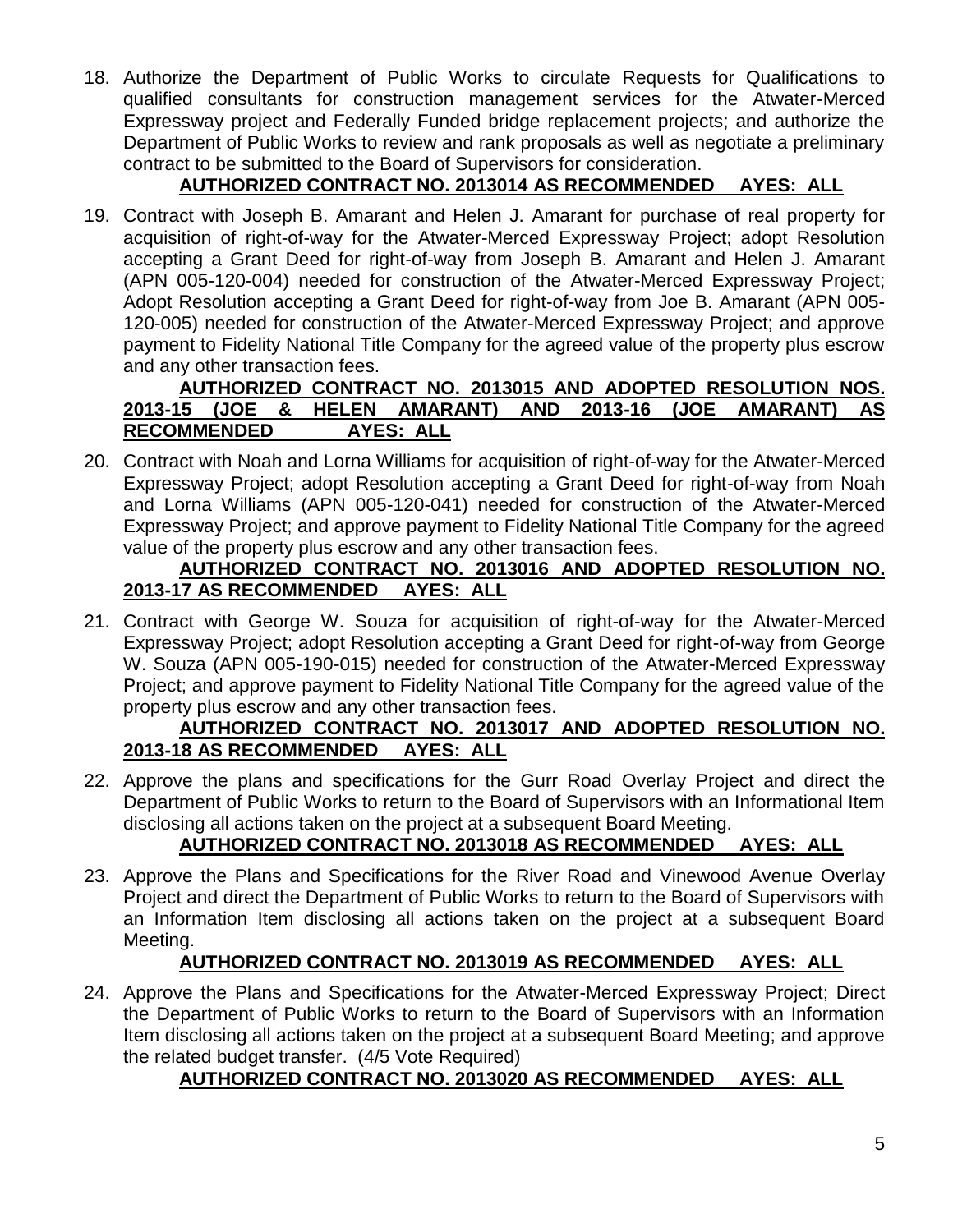25. Approve the plans and specifications for the Remodel at the Ag Center; authorize the Department of Public Works to advertise said plans and specifications and conduct a Public Bid Opening; authorize the Director of Public Works to award a construction contract to the lowest responsive bidder provided said bid is within the modified project budget; authorize the Chairman of the Board of Supervisors to execute the Construction Contract upon review of Department of Public Works and County Counsel; approve revised total estimated project budget of \$500,000; direct the Department of Public Works to return to the Board of Supervisors with an Information Item of all actions taken; and approve related budget transfers. (4/5 Vote Required)

## **AUTHORIZED CONTRACT NO. 2013021 AS RECOMMENDED AYES: ALL**

## COMMERCE, AVIATION, AND ECONOMIC DEVELOPMENT

26. Authorize staff to secure the gate on Wallace Road from 6 p.m. to 6 a.m. every day of the week and all day on weekends to limit access to the Castle Commerce Center property; and direct staff to notify all tenants of the change.

## **APPROVED AS RECOMMENDED AYES: ALL**

27. Accept the \$5,000 charitable contribution from Pacific Gas and Electric Company for assistance with the County's economic development programs, and direct staff to place the funds in Budget Unit 18200 Account 97990.

## **APPROVED AS RECOMMENDED AYES: ALL**

28. Contract with Weather Nav Incorporated for control tower equipment maintenance at Castle Airport; and authorize staff to prepare and release a Request for Proposal for ongoing control tower equipment maintenance.

## **AUTHORIZED CONTRACT NO. 2013022 AS RECOMMENDED AYES: ALL**

#### HUMAN SERVICES AGENCY

29. Approve and authorize Chairman to sign the Medi-Cal Certificate of Compliance to apply and qualify for the current fiscal year subvention funds for Veteran Services.

#### **APPROVED AS RECOMMENDED AYES: ALL**

30. Approve and authorize Chairman to sign the Subvention Certificate of Compliance to apply and qualify for the current fiscal year subvention funds for Veteran Services.

## **APPROVED AS RECOMMENDED AYES: ALL**

## MENTAL HEALTH

31. Contract with Fresno County Department of Behavioral Health for the provisions of inpatient services at the Marie Green Psychiatric Health Facility.

## **AUTHORIZED CONTRACT NO. 2013023 AS RECOMMENDED AYES: ALL**

32. Contract with Shemoil's Investments Developments for the lease of office space located at 3090 M Street for the Mental Health Alcohol and Drug Services office.

## **AUTHORIZED CONTRACT NO. 2013024 AS RECOMMENDED AYES: ALL**

## COUNTY COUNSEL

33. Authorize and direct the Clerk of the Board to execute and issue the "Memorandum" or Notice of Non-Authorization, pursuant to Government Code Section 53853(b) and serve notice to Hilmar Unified School District, Los Banos Unified School District, Merced City School District, Weaver Union Elementary School District, and Delhi Unified School District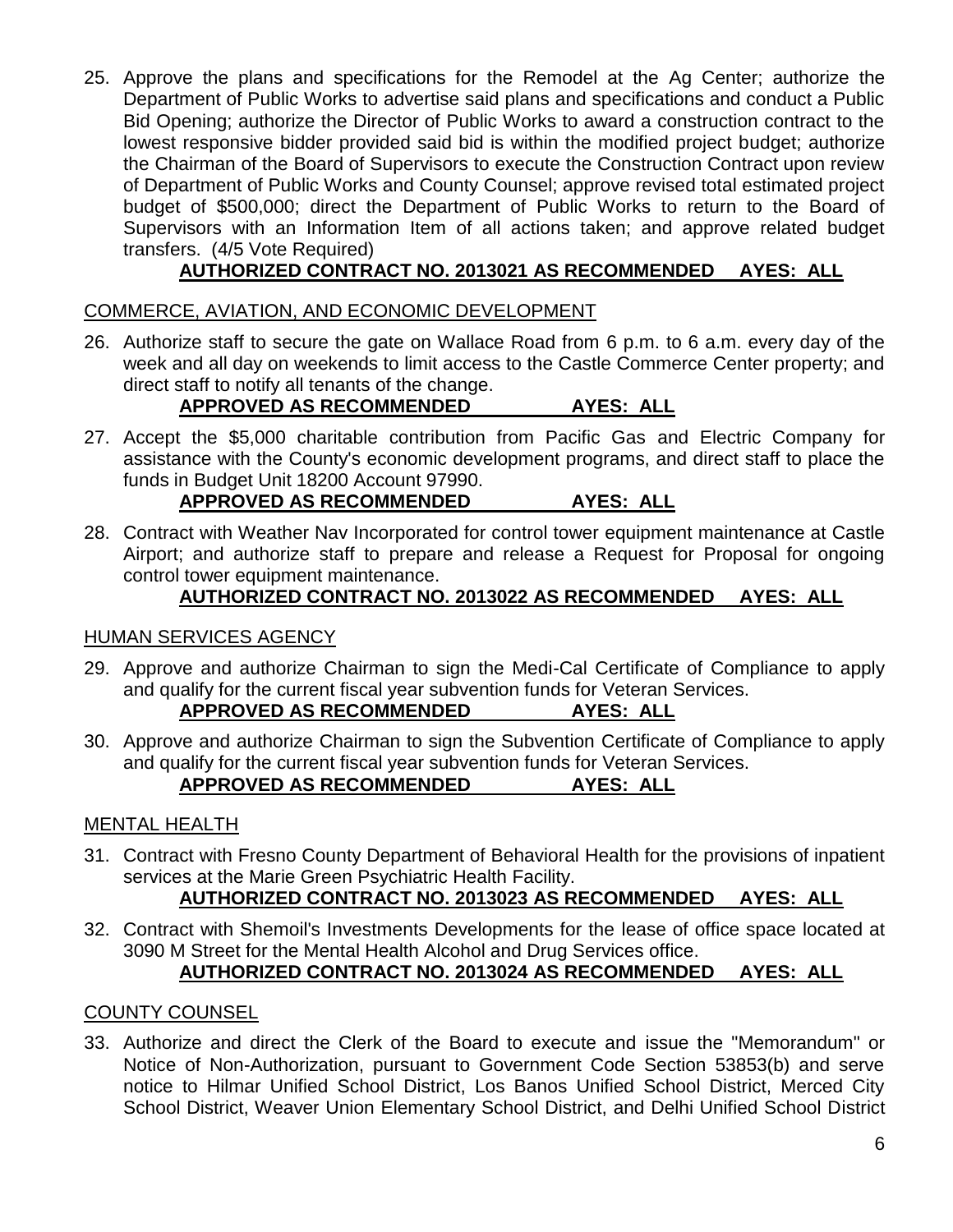that the Board of Supervisors will not authorize issuance of the TRANS within 45 calendar days, thereby freeing the District to issue the TRANS on its own behalf.

## **APPROVED AS RECOMMENDED AYES: ALL**

## FIRE

34. Authorize the Merced County Office of Emergency Services to apply and accept the supplemental grant in the amount of \$88,000 from the FY 11 Emergency Management Performance Grant (EMPG) Program and return to the Board with budget related documents at a later date.

## **APPROVED AS RECOMMENDED AYES: ALL**

35. Contract with California Emergency Management Agency for acceptance of award and excess award from FY12 totaling \$213,654; and approve related budget transfer. (4/5 Vote Required)

## **AUTHORIZED CONTRACT NO. 2013025 AS RECOMMENDED AYES:ALL**

## HUMAN RESOURCES

36. Approve the following department personnel actions to Budget Unit 20400: 1. RE-ESTABLISH Supervising Deputy District Attorney; CHANGE one Chief Deputy District Attorney (pos #61) to Supervising Deputy District Attorney, CHANGE one Deputy District Attorney I/II/III/IV (pos 14) to Supervising Deputy District Attorney; 2. Approve modifications to the Supervising Deputy District Attorney classification; and adopt the amending Resolutions.

#### **ADOPTED RESOLUTION NOS. 2013-19 (POSITION) AND 2013-20 (SALARY) AS RECOMMENDED AYES: ALL** *REVIEW BOARD ORDER – SEE PAGE 10 AND 11*

## COUNTY EXECUTIVE OFFICER

37. Approve and accept the adopted Foundations Public Schools Conflict of Interest Code. **APPROVED AS RECOMMENDED AYES: ALL**

## BOARD OF SUPERVISORS

38. Authorize \$2,000 of District One's Special Board Project Funds to be forwarded to the Castle Air Museum Foundation, Inc., to assist with the cost of replacing their existing LED Welcome to Castle Museum sign.

## **APPROVED AS RECOMMENDED AYES: ALL**

## BOARD APPOINTMENTS

39. Planning Commission - Reappoint Lynn Tanner representing District Two until October 1, 2016.

**APPROVED AS RECOMMENDED AYES: ALL**

40. Law Library Board of Trustees - Appoint Kelly Fincher as the Board of Supervisors' ex officio in place of the County Board Chair and Emily Haden as an additional trustee to the Law Library Board of Trustees for 2013.

#### **APPROVED AS RECOMMENDED AYES: ALL** *REVIEW BOARD ORDER – SEE PAGE 11*

## DEPARTMENT OF ADMINISTRATIVE SERVICES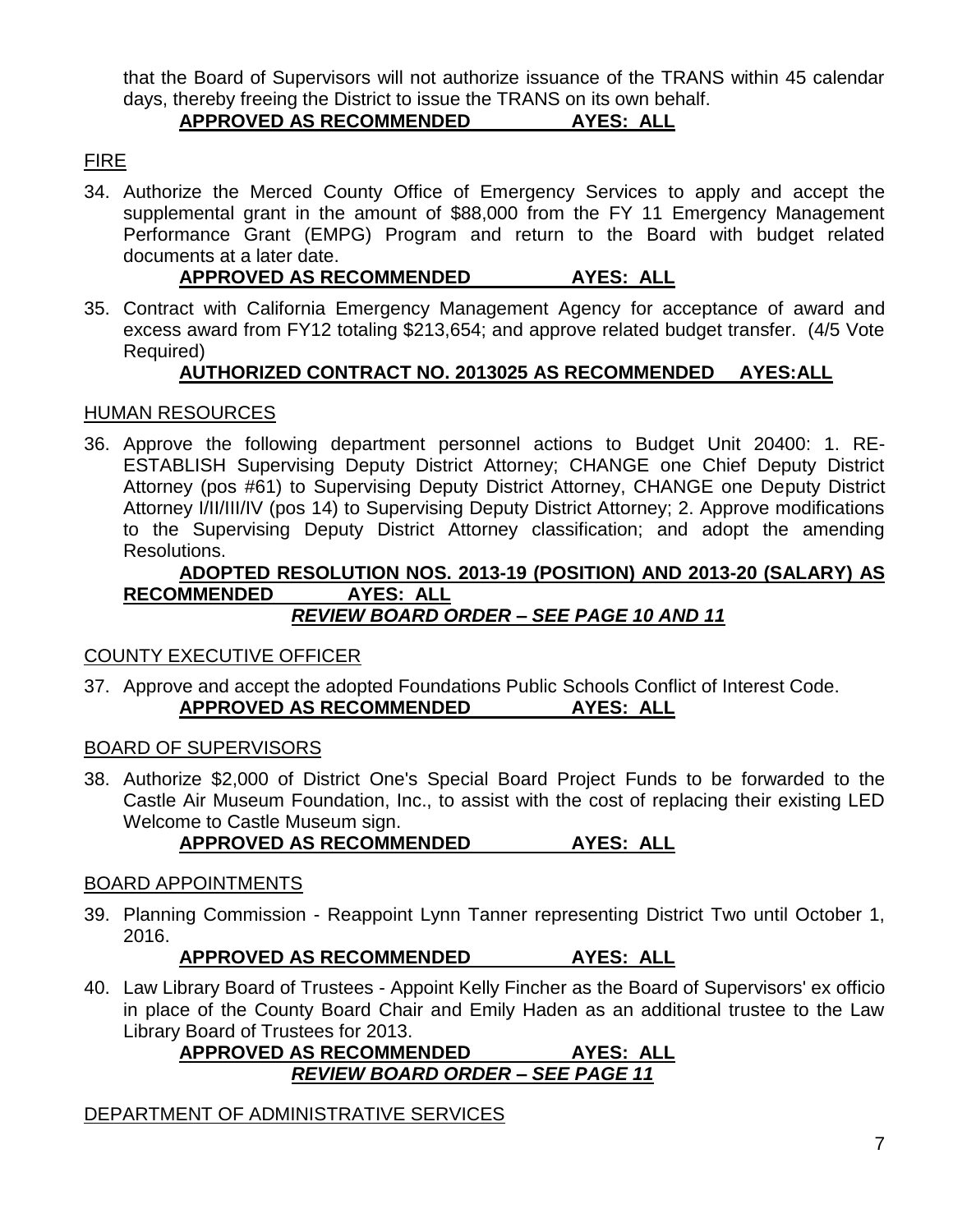41. (1) Deny or Uphold the SEMSA/RAS Protest; (2) If Deny the SEMSA/RAS protest, then recommend either: a) approve the contract with AMR, or b) cancel the current request for proposal for reasons unrelated to the protest submitted by SEMSA/RAS and authorize the issuance of an RFP for consultant services to assist with evaluating the current system design and delivery of services for the County's Exclusive Operator for Emergency Ambulance Service and Secondary Medical Public Service Answering Point.

### **APPROVED AS RECOMMENDED AYES: ALL** *REVIEW BOARD ORDER – SEE PAGE 11 THROUGH 13*

## BOARD INFORMATION & POSSIBLE ACTION **ACCEPTED AND PLACED ON FILE AYES: ALL**

- 42. Fish and Game Commission re: Notice of proposed regulatory action relative to section 1.74 and 701, Title 14, California Code of Regulations, relating to sport fishing report cards, which was published in the California Regulatory Notice Register on January 18, 2013.
- 43. Fish and Game Commission re: Notice of proposed regulatory action relative to Amending Sections 354, 360, 361, 362, 363, 364, and 708, Title 14, California Code of Regulations, relating to Mammal Hunting Regulations for the 2013-2014 season, which were published in the California Regulatory Notice Register on January 4, 2013.
- 44. Letter from Dawn Keniley, Verizon Wireless Network Compliance re: Notification Letter for Project Location for Buhach & Hwy 99-NB; Notification of Public Utilities Commission of the State of California Cell Site Report on project located at 2892 N. Gurr Road, Atwater, California.
- 45. Merced County Mosquito Abatement re: December 2012 Manager's Report.

#### **ADOPTED RESOLUTIONS IN MEMORY OF LIBERA ALBERTINA MARTINELLI, HARRY E. REDDICK JR. AND WILBUR GOMES, AND TOMAS MOITOSO AND ADJOURNED THE MEETING UNTIL FEBRUARY 5, 2013, AT 10:00 A.M.**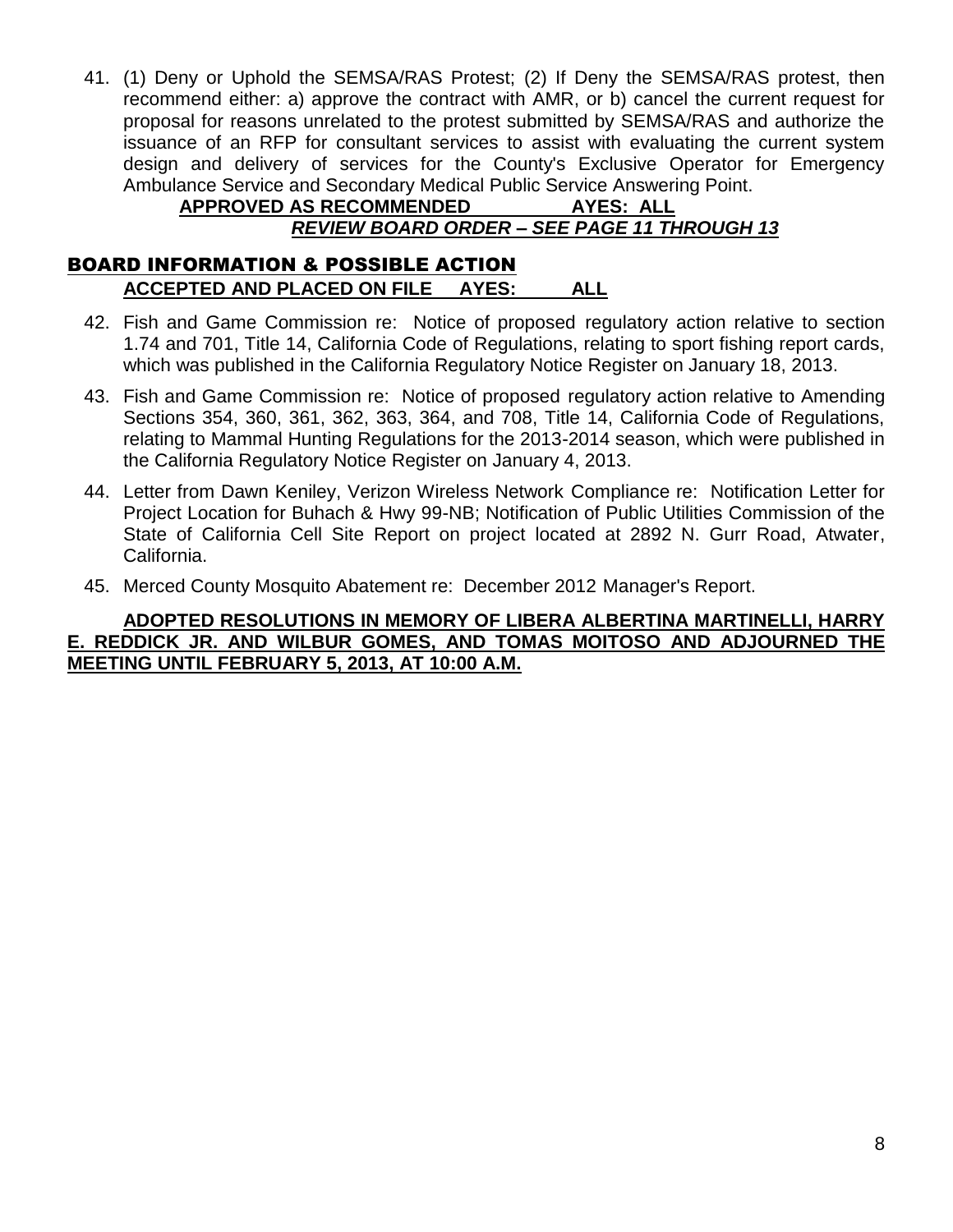#### **10:00 A.M. SCHEDULED ITEM 2013-01-29 PLANNING – PUBLIC HEARING**

The time and date previously set for a public hearing to consider proposed Zone Change No. ZC12-002, applicant Ryan LaChapell, to change the zoning of 0.25 acres from R-1 (Single Family Residential) to R-3 (Multiple Family Residential) in the Delhi SUDP as submitted by Planning.

Interim Development Services Director Mark Hendrickson reviews the staff report and informs the Board that the Zone Change would increase the project site's density from two Single Family residences to two multi-family residences allowing for the construction of two additional duplexes, a density of 16 dwelling units per acre.

The Chairman opens the public hearing and asks if there is anyone present wishing to speak. No one speaks. The Chairman closes the public hearing.

Upon motion of Supervisor Walsh, seconded by Supervisor O'Banion, duly carried, the Board determines that Zone Change No. ZC12-002 is exempt from CEQA review under Section 15183, *Projects Consistent with a Community Plan or Zoning*, of the CEQA Guidelines and that the project does not require additional environmental review based on the CEQA findings in the Staff Report; approve Zone change No. ZC12-002, and adopts Related Zone Change Ordinance No. 1903 based on the seven project findings and condition of approval as follows:

#### **CEQA Findings**

- 1. No further environmental review of the project is required in accordance with Section 15183, *Projects Consistent with a Community Plan or Zoning,* of the CEQA Guidelines based on the following:
	- This project site is located within the Delhi Specific Urban Development Plan (SUDP) boundary for which a Community Plan was adopted in year 2006.
	- The project site is designated Mixed Use land use in the Delhi Community Plan. This designation encourages a mixture of small lot detached and attached single-family homes, patio / courtyard homes, apartments, town homes and condominiums. The residential density ranges from a minimum of 4.5 to a maximum of 33.0 dwelling units / gross acre. The proposed zone change from R-1 (Single Family Residential) to R-3 (Multiple Family Residential) would increase the project site's development density from two single family residences to two multi-family residences, allowing for the construction of two additional duplexes. The project site would support four residential units on the 0.25 acre site, a density rate of 16 units per acre. Therefore, the proposed zone change would allow residential densities conforming to the Mixed Use land use designation.
	- An environmental Impact Report (EIR) was certified for the Delhi Community Plan.
- 2. The determination that the application is exempt from CEQA review reflects the independent judgment of the County.

#### **Project Findings**

1. Zone Change No. ZC12-002 proposes to change the zoning of 0.25 acres from R-1 (Single Family Residential) to R-3 (Multiple Family Residential) for the purpose of expanding an existing multi-family residential development by constructing two duplexes.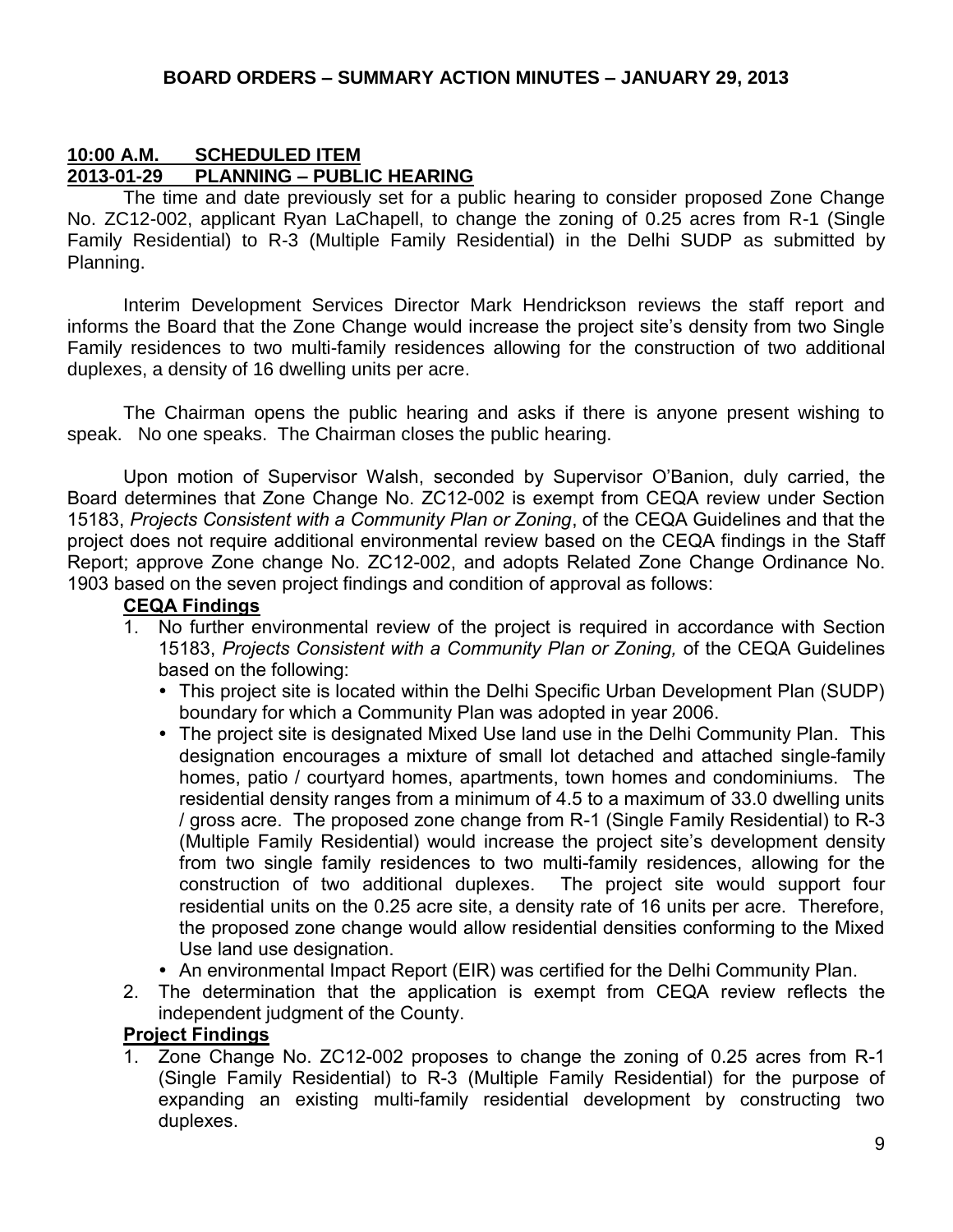- 2. The property is located 100 feet east of the Hinton Avenue and Shell Street intersection in the Delhi SUDP.
- 3. The proposed zone change would allow residential densities conforming to the Mixed Use land use designation.
- 4. This project was referred to the following agencies for comments: Merced County Department of Public Health/Environmental Health, Fire Department, Department of Public Works/Roads, Department of Public Works/Building and Safety, Delhi County Water District, and the Delhi Municipal Advisory Council (MAC).
- 5. The project, as conditioned, is compatible with adjacent land uses, properties and neighborhoods.
- 6. The project, as conditioned, will not be a nuisance or detrimental to the public health, safety and general welfare.
- 7. The public hearing has been adequately noticed and advertised.

Ayes: Kelsey, Pedrozo, Walsh, Davis, O'Banion

#### **10:00 A.M. SCHEDULED ITEM 2013-01-29 PUBLIC WORKS – PUBLIC HEARING – CONT'D FROM JANUARY 15, 2013**

The time and date previously set for a public hearing to consider proposed Resolution for the General Vacation of a portion of Bonner Road, located in the Planada area, continued from January 15, 2013.

Public Works Director Dana Hertfelder reviews the staff report and informs the Board that the Public Hearing was continued to allow for compliance with Streets and Highways Code Section 8323 which requires posting of notices at least two weeks prior to the Public Hearing.

The Chairman opens the public hearing and asks if there is anyone present wishing to speak. No one speaks. The Chairman closes the public hearing.

Upon motion of Supervisor Pedrozo, seconded by Supervisor Davis, duly carried, the Board adopts Resolution No. 2013-13 for the General Vacation of a portion of Bonner Road, located in the Planada area.

Ayes: Kelsey, Pedrozo, Walsh, Davis, O'Banion

## **ACTION ITEM NO. 36**

## **2013-01-29 HUMAN RESOURCES**

The Clerk announces department personnel actions for Budget Unit 20400 are before the Board for consideration.

Supervisor Pedrozo requests clarification on this action and questions if there are cost savings involved.

Director of Human Resources Robert Morris reviews the Board Agenda Item and informs the Board that this action will assist with the new court calendaring system, and there are no general fund costs.

Chief Deputy District Attorney Rob Carroll addresses the Board and states the main reason for this action is to accommodate the new court calendaring system. The need for this item is also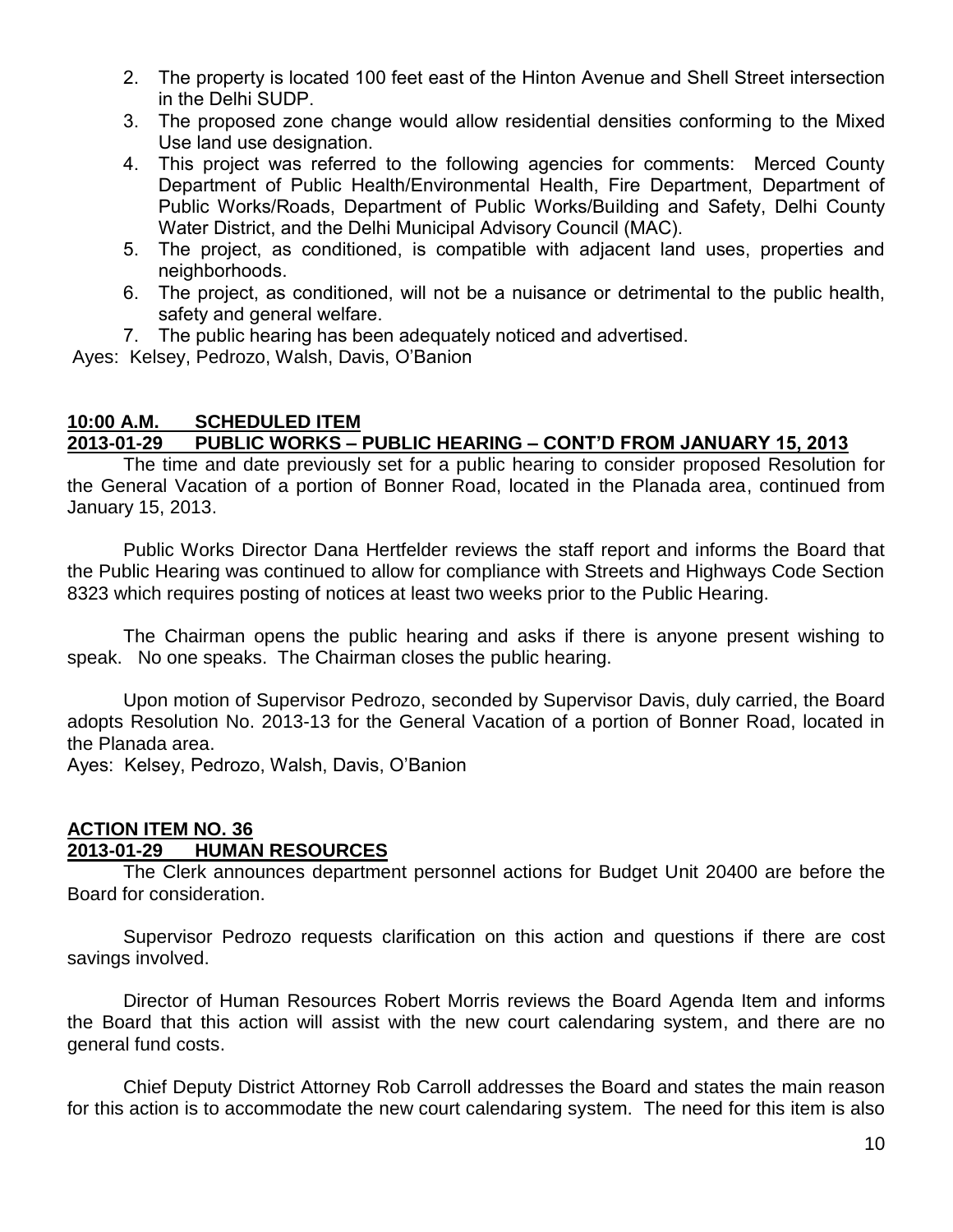due to a loss in staffing. He further states that the department plans on hiring from within the office.

Upon motion of Supervisor O'Banion, seconded by Supervisor Walsh, duly carried, the Board approves the following department personnel actions to Budget Unit 20400: 1. RE-ESTABLISH Supervising Deputy District Attorney; CHANGE one Chief Deputy District Attorney (pos #61) to Supervising Deputy District Attorney, CHANGE one Deputy District Attorney I/II/III/IV (pos 14) to Supervising Deputy District Attorney; 2. Approve modifications to the Supervising Deputy District Attorney classification; and adopts Resolution No. 2013-19 (Position) and No. 2013-20 (Salary).

Ayes: Kelsey, Pedrozo, Walsh, Davis, O'Banion

#### **ACTION ITEM NO. 40 2013-01-29 BOARD APPOINTMENTS**

The Clerk announces Law Library Board of Trustees appointment is before the Board for consideration.

County Counsel James Fincher declares a conflict and leaves the Board Chambers.

Upon motion of Supervisor Walsh, seconded by Supervisor Pedrozo, duly carried, the Board appoints Kelly Fincher as the Board of Supervisors' ex officio in place of the County Board Chair, and appoints Emily Haden as an additional trustee to the Law Library Board of Trustees for 2013. Ayes: Kelsey, Pedrozo, Walsh, Davis, O'Banion

#### **ACTION ITEM NO. 41 2013-01-29 DEPARTMENT OF ADMINISTRATIVE SERVICES**

The Clerk announces denial or upholding of the SEMSA/RAS Protest or award of a contract for Exclusive Operator for Emergency Ambulance Services is before the Board for consideration.

Director of Administrative Services Mark A. Cowart provides the board with background information on this item. Mr. Cowart states that representatives from SEMSA are here today to present their concerns regarding denial of their protest. He further states that they have been asked to limit their presentation to concerns raised in their protest and the county's response to that protest, and have also been asked to limit their presentation to 15 minutes.

Chairman Kelsey reads the proceedings to ensure that everyone understands what is being done. She states that the first item involves the County's RFP process for the services, and County staff has recommended an award of the contract to American Medical Response (AMR) West. Sierra Medical Services Alliance (SEMSA), which was the other bidder, has protested that recommendation. That protest has been denied by Administrative Services Director and SEMSA has appealed that denial to this Board. Chairman Kelsey states that this item involves two subparts, and first the Board will consider SEMSA's protest and will either reverse the Director's decision and uphold the protest or sustain the Director's decision and deny the protest, and on this sub-item the Board of Supervisors' decision is final. Second, if the protest is denied, the Board will then decide whether to adopt staff's recommendation to approve the AMR contract, and on this sub-item, the Board of Supervisor's is not the final decision maker. The Board will be making a recommendation to the Public Health Director who is the Local Emergency Service Agency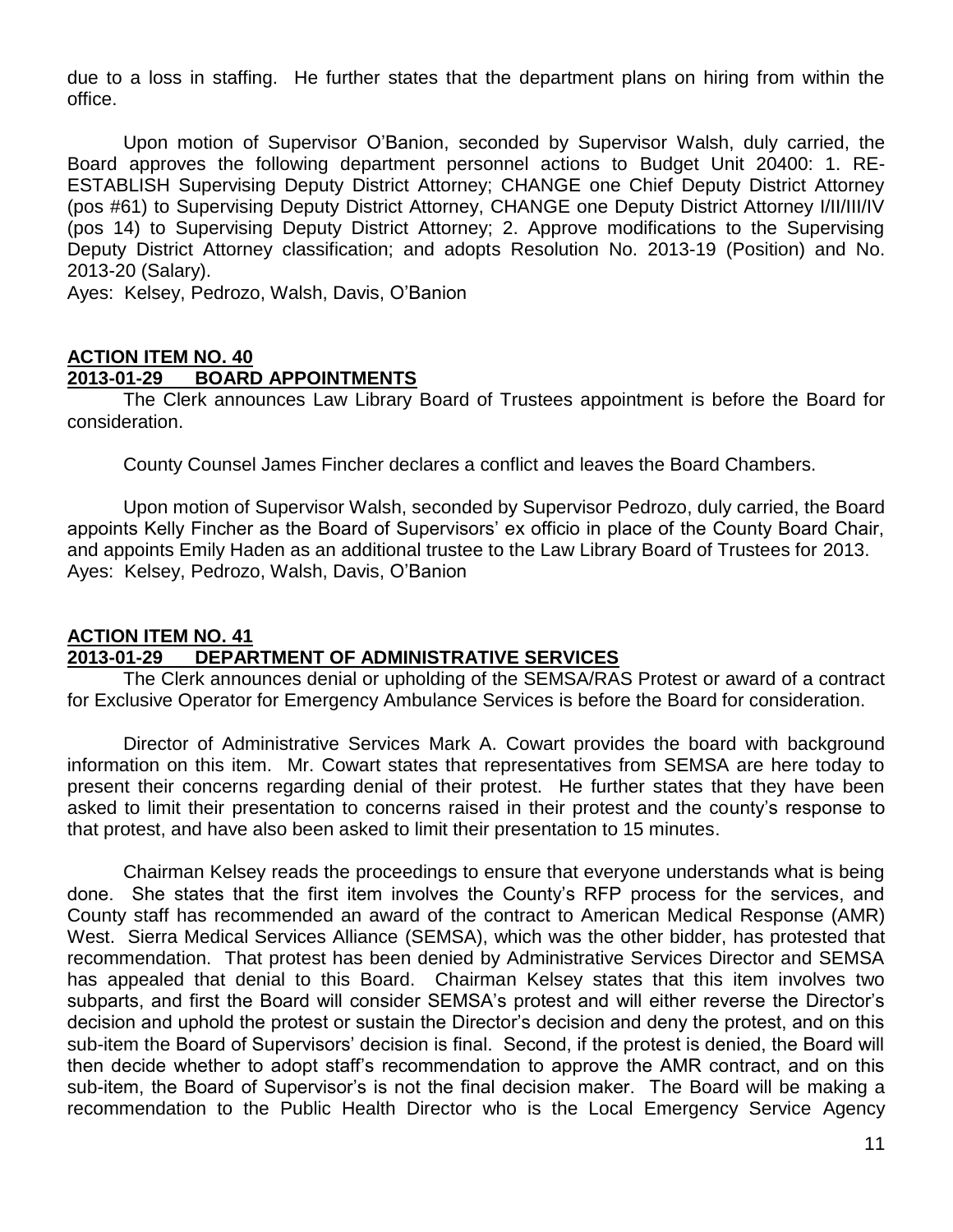Director and is, therefore, the decision maker under State and local law. Chairman Kelsey states that we will hear from SEMSA and AMR, and SEMSA will speak first pursuant to its rights under paragraph 7.9 of the RFP. AMR will then be allowed to respond. Both SEMSA and AMR have a 15 minute time limit, and when they are finished comments will be taken from the general public. Individual speakers will be limited to 3 minutes each, and this is the only time for public opportunity to speak on this item.

Chris Odne, Counsel for SEMSA summarizes the arguments that they feel are most critical. He speaks on local vendor preference and its application to this RFP; the September 7 letter from State EMS to the County; the County's mandatory duty to disallow AMR's untimely protest; deficiencies with the scoring process, scoring irregularities, and the proposal review committee. Mr. Odne requests that the Board uphold the protest.

Tom Wagner, CEO for AMR West, commends Merced staff for their efforts to deliver patient care services to the community. Mr. Wagner speaks of AMR's superior bid for services in that it provided for better services, more ambulances, more paramedics and EMTs, and more medicine which means more lives saved. He states that there was no flaw in the process and requests that the Board deny the protest and award the contract to American Medical Response. Mr. Wagner introduces Dr. Ed Rock, Chief Medical Officer, who is in charge of the national medicine and clinical initiatives for AMR nationwide. Mr. Rock wrote the AMR's portion of the proposal relating to medicine.

Ed Rock, AMR Chief Medical Officer, speaks about delivery of clinical care for patients, the citizens, and the visitors in the community.

The following individuals speak in support of the Riggs Ambulance Service: Johnny Mays, Mayor of Dos Palos; Frank Delgado, Merced resident; Don Bergman, Merced Booster Club Representative; and Margaret Randolph, Merced resident.

The Chairman closes the Public Opportunity.

Deputy County Counsel Michael Calabrese responds to Mr. Odne's statement that the Local Preference Ordinance applies unless an RFP is exempted from that preference by statute or regulations. Mr. Calabrese clarifies and states it is an incomplete statement of the rule, and the Ordinance reads that the preference applies unless it is exempted by statute or regulation or is otherwise exempt. He states there does not have to be a statute or regulation. Mr. Calabrese also discusses the Notice of Intent to Award and the conflict of definitions contained in the RFP document. He further states that the definition on page 5 is what staff relied upon to allow the AMR Protest. Mr. Calabrese speaks regarding the suggestion that staff did not reach out to SEMSA to inform them of the protest. Mr. Calabrese stated there was no differential treatment.

Following discussion on the wording of the motion, Supervisor Pedrozo moves to reverse the Director's decision and uphold the protest.

The motion dies for lack of a second on the motion.

Supervisor Walsh moves, seconded by Supervisor O'Banion, to affirm the Administrative Director's decision and deny the SEMSA protest.